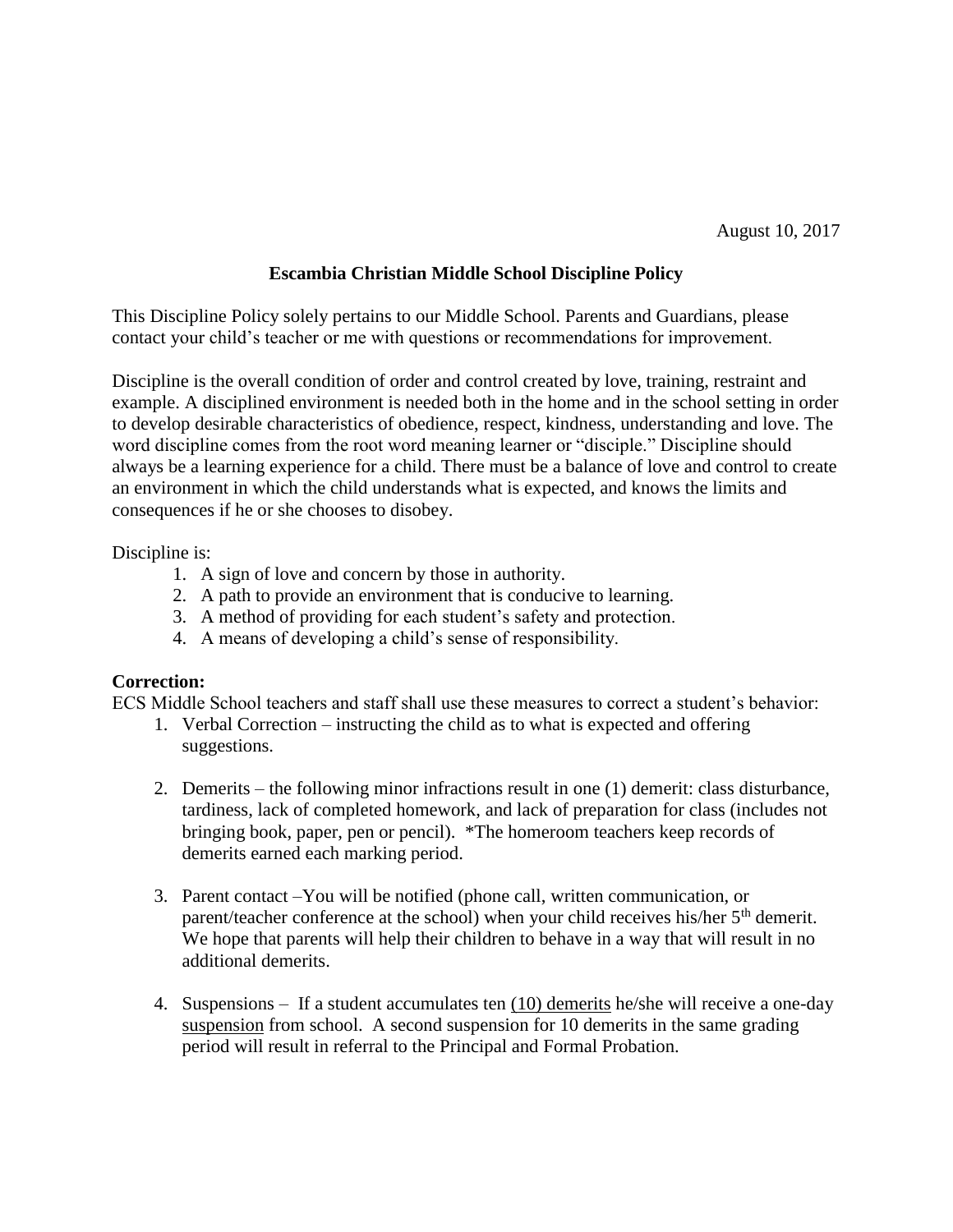### **Instruction:**

Teachers shall instruct students concerning the rules and regulations they are expected to obey, review these rules regularly so that each student fully understands what is required, and post classroom rules for students to read. Students shall be counseled privately when their behavior is inappropriate and parents may be notified if deemed necessary by the teacher.

## **Definitions:**

- 1. Class Disturbance: Any action by a student that causes the disruption of instruction, study or class work (class assignments, tests, quizzes, etc.).
- 2. Tardy: Not being seated in their assigned seat with the required materials for that class, and ready to start class work when the tardy bell starts ringing.
- 3. Lack of preparation: Unprepared for class activity (includes lack of paper, pencils, book, notebook, homework, signed papers, etc.).
- 4. Dress code violation: Failure to comply with ECS Dress Code.
- 5. Breach of Moral conduct: Profanity, vulgarity, sexual harassment and dishonesty.
- 6. Sexual harassment: Touching inappropriately (physical); Sexually explicit language, discussions of sexual activity (verbal).

### **School Expectations:**

- 1. Because of our concern for the worth and dignity of persons, each student of the school is expected to be sensitive to special needs existing in our school and in society. Discrimination against others on the basis of race, national origin, sex or handicap is not acceptable.
- 2. Any kind of demeaning gesture, threat of violence, or physical attack directed toward another person will not be tolerated.
- 3. Consideration for others and standards of good taste are important; therefore, all activities should be limited by this principle.
- 4. Because a clean building provides a better atmosphere for work, students should accept responsibility for keeping the building and surrounding grounds as neat as possible. Proper care must also be taken of all school equipment and furniture. Vandalism of property is unacceptable. Chewing of gum is not permitted on school grounds.
- 5. Radios, recording devices, electronic games, cell phones, and cameras may not be brought to school unless needed for a specific assignment with permission granted from the teacher.
- 6. Students should conduct themselves in an orderly manner while moving between classrooms. Students are expected to walk rather than run.
- 7. Social relationships should manifest good taste. Inappropriate public displays of affection (holding hands, arms around each other, kissing, etc.) will not be permitted. This is known as the *"HANDS OFF POLICY."* Sexual promiscuity is not acceptable.
- 8. Escambia Christian School recognizes the danger to one's physical and psychological well being in the use of certain products. Therefore, students are to refrain from using tobacco in any form, alcoholic beverages, or illegal drugs.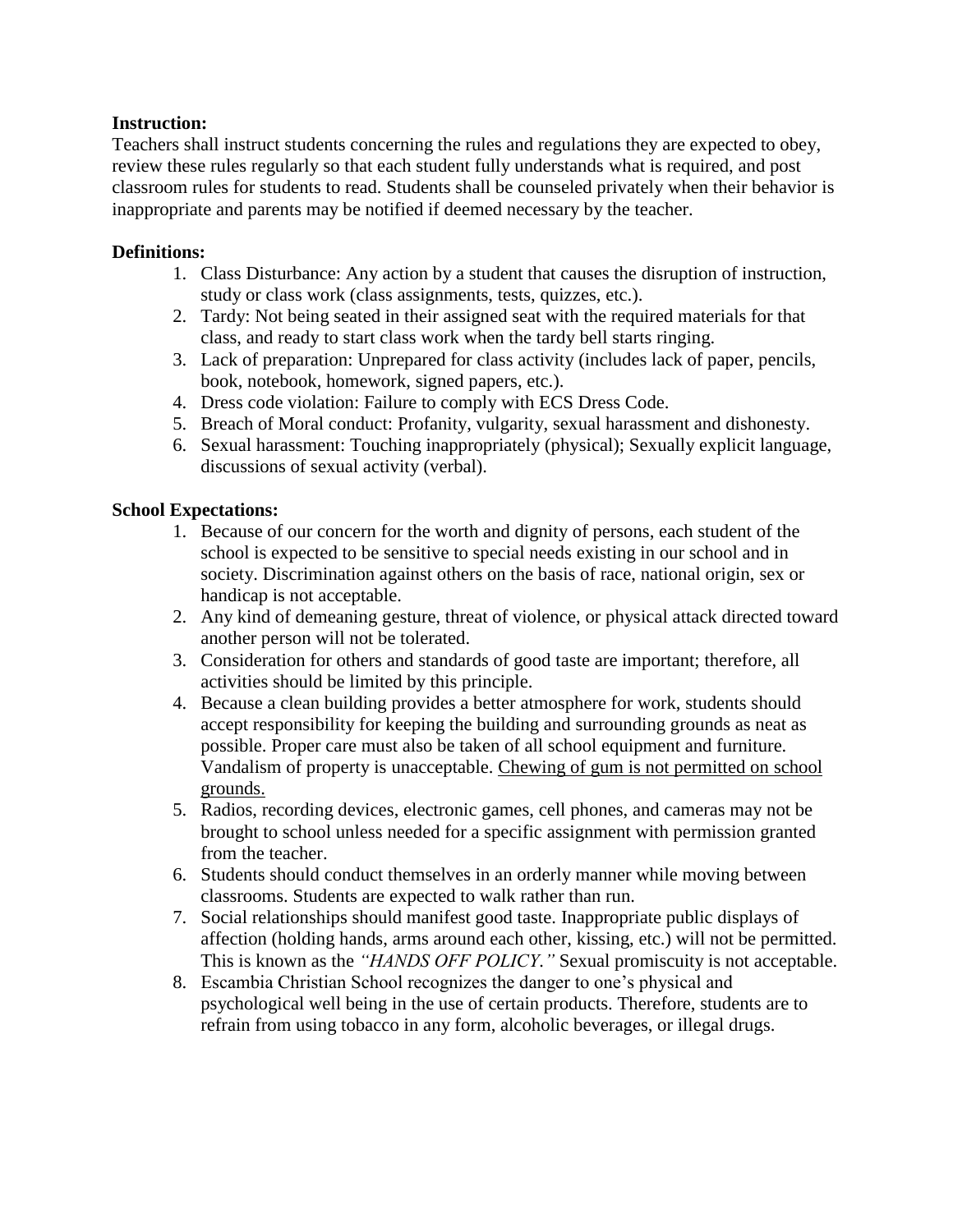### **Warning:**

The briefing on this E.C.S. Middle School Discipline Policy (given by each student's Homeroom teacher) and providing each student with a copy of this discipline policy letter constitute the students' warning for **ALL** violations.

### **Classroom Behavior:**

Each student's attitude and language should show respect and consideration for his/her teachers and classmates. Conduct should be pleasing and courteous. Each student should be prompt and prepared by having all the materials needed for each day. Classroom teachers will inform students about specific classroom expectations concerning behavior. These expectations are subject to approval by the principal.

# **Contraband:**

Since school is a place where learning takes place in a safe and conducive environment, various items should not be brought to school. Some of these are: Sexually oriented material, radios, headphones, earphones, cassettes, CD's, players, beepers, telephones, baseball cards, comics, weapons (real or toy), flammables, drugs, tobacco, alcoholic beverages, products bearing the warning label "Keep Out Of Reach Of Children," magazines, skateboards, skates, roller blades, etc. Parents should always be aware of what their child is bringing to school.

NOTE: All contraband will be confiscated, held by the school, and released to the parent at the end of the grading period. The School cannot be responsible for the loss/damage of any materials brought to school by the student.

#### **Major offenses:**

The following is a list of suggested disciplinary actions. The administration may deem it necessary to waive the following and render stricter or lighter disciplinary measures according to the severity and nature of the infraction.

| <b>OFFENSE</b>                                | <b>TIME/CORRECTIVE ACTION</b> |                   |
|-----------------------------------------------|-------------------------------|-------------------|
| Immorality                                    | 1 <sup>st</sup>               | Expulsion         |
| Possession/Use of Drugs/Lethal Weapons        | $1^{\rm st}$                  | Expulsion         |
| Possession/Use of Alcohol, Tobacco/Non-Lethal | $1^{\rm st}$                  | 6-week suspension |
| <u>Weapons</u>                                | 2 <sup>nd</sup>               | Expulsion         |
| Vandalism/Malicious Mischief**                | 1 <sup>st</sup>               | 5-day suspension  |
|                                               | 2 <sup>nd</sup>               | <b>Expulsion</b>  |
| Sexual Harassment (physical)                  | $1^{\rm st}$                  | 5-day suspension  |
|                                               | 2 <sup>nd</sup>               | Expulsion         |
| Sexual Harassment (verbal)                    | $1^{\rm st}$                  | 3-day suspension  |
|                                               | 2 <sup>nd</sup>               | 5-day suspension  |
|                                               | 3 <sup>rd</sup>               | <b>Expulsion</b>  |
|                                               |                               |                   |
| Use of Profane or Obscene Language/           | $1^{\rm st}$                  | Counseling        |
| Possession/use of Obscene Materials           | 2 <sup>nd</sup>               | 3-day suspension  |
|                                               | 3 <sup>rd</sup>               | Expulsion         |